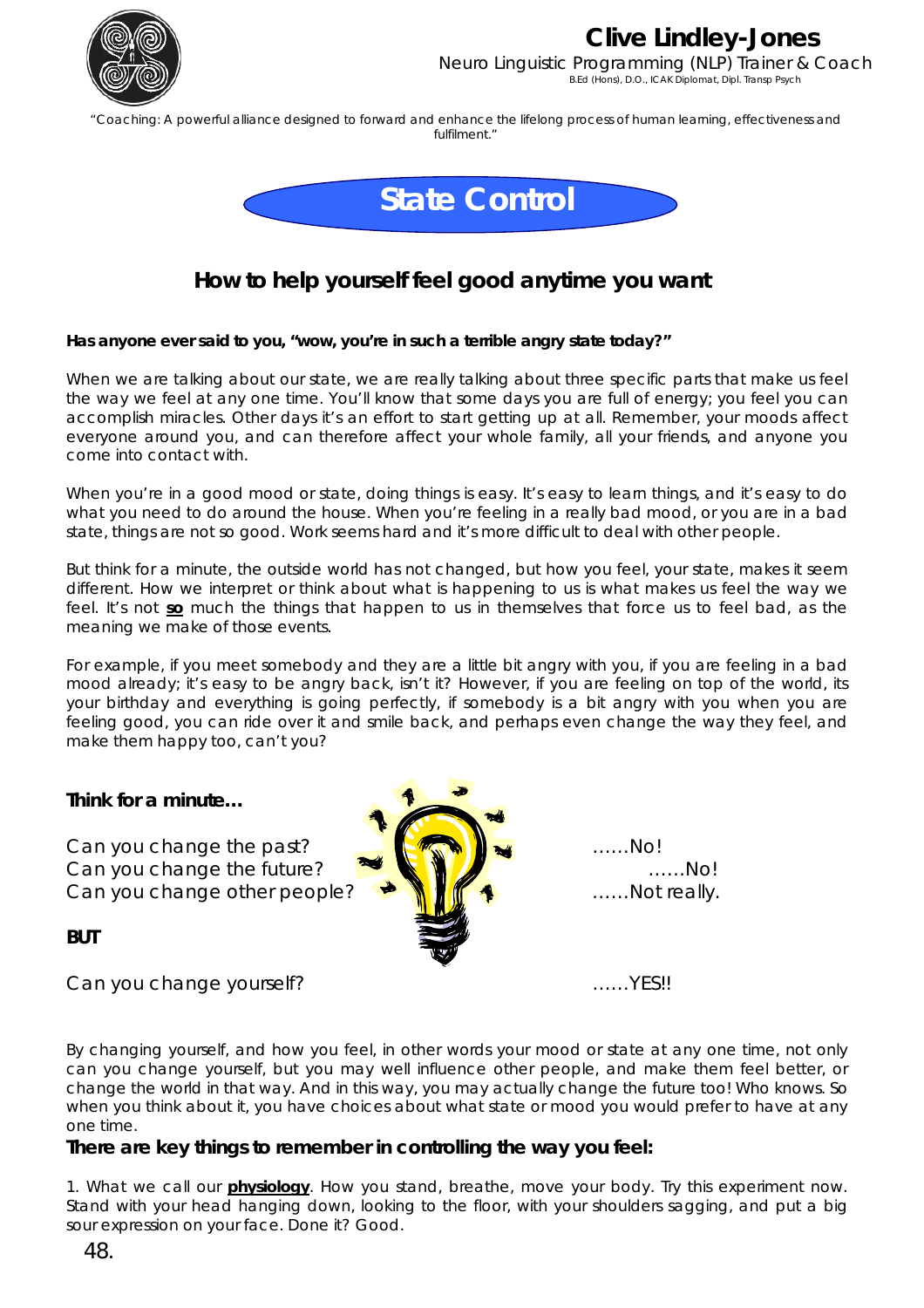

## **Clive Lindley-Jones**  Neuro Linguistic Programming (NLP) Trainer & Coach B.Ed (Hons), D.O., ICAK Diplomat, Dipl. Transp Psych

"Coaching: A powerful alliance designed to forward and enhance the lifelong process of human learning, effectiveness and fulfilment."

How do you feel? Now try standing tall, look up and put a silly smile on your face. Now how do you feel? Have you noticed just how you stand makes you feel a little different. So that's one thing.

2. The second thing is **language**. Have you noticed there's a little voice inside your head talking away all the time? Your internal voice saying, "ahh, this is good, this is bad, I feel good, I feel bad, it's fair, it's not fair", etc. You can control this voice and ask it to say better things. Try this: Make your internal voice say "ahh, I feel really awful today, nothing good is going to happen, I feel miserable, it's not fair". And see how you feel. Now try this: "Well, it's a great day. I'm sure things are going to work out. I feel better every moment! In fact, I feel unstoppable, simply the best!" If you do these little exercises with complete involvement, you should find that you feel different from one to the other.

3. The third part that makes up your mood or state is your **beliefs**. What you actually believe. If you believe something is possible, quite often, it turns out that it is. Equally, if you believe that it's impossible, you may be right there too. Many people have overcome extraordinary odds, just because they refused to believe that it was impossible. They believed in themselves, and they believed in the positive and quite often, through sheer force of character they have made things happen. Can you think of an example of this? Somebody who has overcome the odds, because they were determined, and they believed it was possible.

Have you heard of Roger Bannister. He was the first man to run a mile in under four minutes. No-one believed it was possible. However within months of his record breaking attempt over twenty other people ran it too. It just needed one man to show the world the impossible was possible.

#### **CHANGING YOUR EMOTIONAL STATE EXPERIMENT**

Think of a particularly good example of a good time you have had, it doesn't matter how long ago it was.

Now, this is the experiment. Relive the experience, now, seeking the people and things around you just as you did at the time. Hear the sounds again – the voices, and other noises that were there, and *enjoy again the good feelings that were associated with that experience.* 

The event you were thinking about was in the past, but the memory is in the present. Recall these memories in any way you like. You might like to experiment with your mental picture. For example, make it *bigger, or brighter*, and see if it makes the feelings more *intense.* Make the *sounds louder* and clearer, and notice if that adds to your experience. *You have just*

*h d ti l t t ith Y d thi ti i h*

Memory is not like a scrap book, full of pressed dead flowers. The events live on. By reliving, we can relive the feelings too. The key to using past experiences to make yourself feel good, is to imagine yourself there right now, and to see the world as if you are seeing it through your own eyes, rather than looking at is as if it were far away. So remember, imagine that you are seeing it with your own eyes, you're in there, its all happening to you now, in your imagination. And remember that particularly good experience that you had, turn up the sound, make it brighter and bigger, and increase those great feelings in your body. Then feel how you feel. You could do this any time yo

**Powerful stuff!**